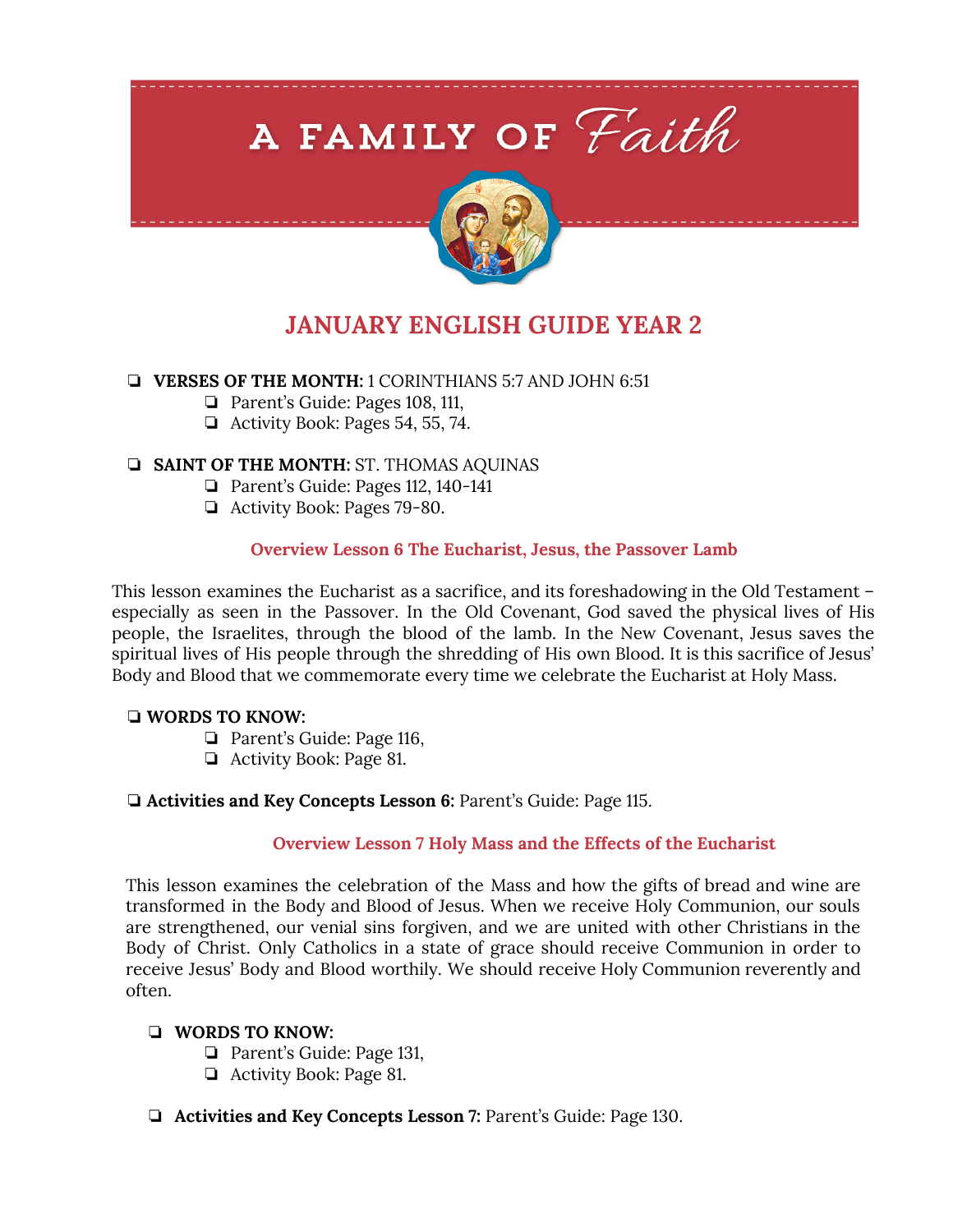❏ **Your Catholic Home:** Solemnity of Mary, Mother of God, Parent's Guide: Page 110.

January 1 is the Solemnity of Mary, the Mother of God. A solemnity is a feast day of the highest rank. The Solemnity of Mary, the Mother of God is also a Holy Day of Obligation – a day when Catholics are required to attend Holy Mass.

Catholics honor the Virgin Mary for many reasons, such as her faith in God and her perfect obedience to His will. On January 1 we honor Mary's motherhood. Jesus has two natures – He is both fully God and fully man. Jesus existed with the Father from all eternity, but when He came down from Heaven and became man, He was conceived in Mary's womb by the Holy Spirit. Jesus is Mary's son: The Word made Flesh. Therefore, it is fitting to say that Mary is the mother of God Incarnate: Jesus Christ.

Celebrate this solemnity by going to Mass as a family and adding a statue or icon of Mary to your prayer corner (or another prominent place in your home).

# **BY THE END OF THIS MONTH, YOUR CHILDREN SHOULD BE ABLE TO:**

#### ❏ **Recite this month's Scripture Memorization.**

- ❏ Parent's Guide: Pages 108, 111,
- ❏ Activity Book: Pages 54, 55, 74.

#### ❏ **Define this month's Words to Know.**

- ❏ Parent's Guide: Pages 116, 131,
- ❏ Activity Book: Page 81.

#### ❏ **Explain that Jesus Christ instituted the Eucharist at the Last Supper.**

- ❏ Parent's Guide: Pages 117-120, 125-128,
- ❏ Activity Book: Pages 57-63, 65-72.

#### ❏ **Understand that the Eucharist is the Body and Blood of Jesus Christ.**

- ❏ Parent's Guide: Pages 132-139,
- ❏ Activity Book: Pages 75-78.
- ❏ **Explain some of the Old Testament roots of the Eucharist, and why Jesus is called the Paschal Lamb.**
	- ❏ Parent's Guide: Pages 121-129
	- ❏ Activity Book Pages 56 (Answers in Parent's Guide Page122) 57-63, 73
	- ❏ (Answers in Parent's Guide Page 129).

#### ❏ **Tell you about St. Thomas Aquinas.**

- ❏ Parent's Guide: Pages 140-141,
- ❏ Activity Book: Pages 79-80.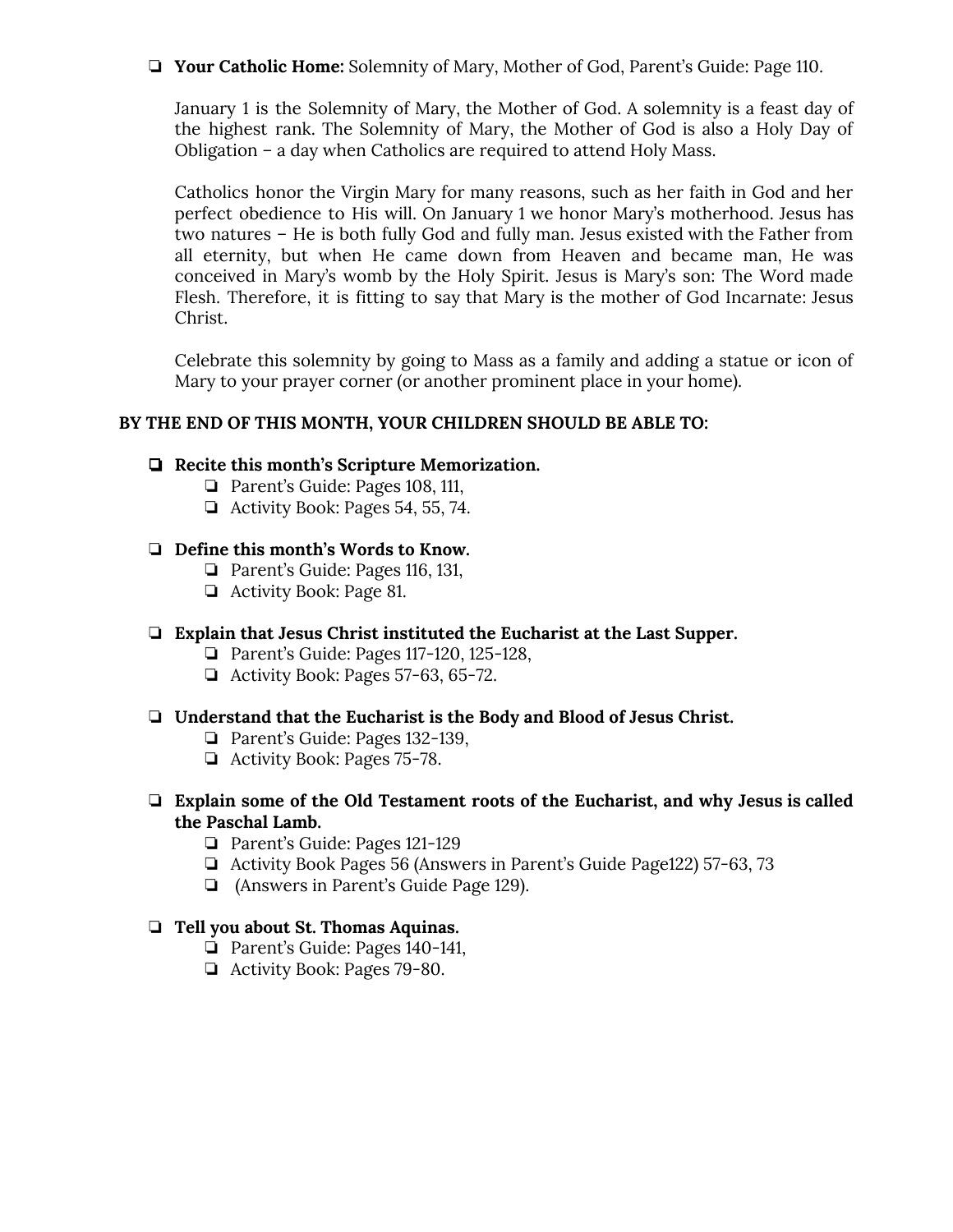# *January in Review*

# **THIS MONTH YOU EXPLORED AS A FAMILY THE QUESTIONS:**

# ❏ **What is the Eucharist?**

- ❏ Parent's Guide: Pages 117-120, 132-135,
- ❏ Activity Book: Pages 57-63, 65-73
- ❏ (Answers in Parent's Guide Page 129), 75-78**.**

#### ❏ **Por qué Jesús nos dice que consumamos su cuerpo y sangre?**

- ❏ Guía Para Padres: Páginas 105-107, 119-122,
- ❏ Libro De Actividades: Páginas 118, 129-136, 146 (respuestas en Guía Para Padres: Página 116), 150, 152, 154, 156.

# ❏ **Why does Jesus tell us to consume His Body and Blood?**

- ❏ Parent's Guide: Pages 117- 120, 132-135,
- ❏ Activity Book: Pages 59, 65-73 (Answers in Parent's Guide Page 129), 75-78.

# ❏ **Why and how should we receive Holy Communion?**

- ❏ Parent's Guide: Pages 136-139
- ❏ Activity Book: Pages 59, 75-78

#### **In Lesson 6 your children learned:**

# ❏ **All of our Faith flows from, and points toward, Jesus in the Eucharist.**

- ❏ Parent's Guide: Pages 117-120,
- ❏ Activity Book: Pages 57-63, 65-73
- ❏ (Answers in Parent's Guide Page 129).

# ❏ J**esus instituted the Eucharist at the Last Supper, the fulfillment of the Jewish Passover.**

- ❏ Parent's Guide: Pages 121-129,
- ❏ Activity Book: Page 56
- ❏ (Answers in Parent's Guide Page 122), 57-63, 65-73 (Answers in Parent's Guide Page 129).

In Lesson 7 your children learned:

# ❏ **At every Mass, bread and wine become the Body and Blood of Jesus Christ.**

- ❏ Parent's Guide: Pages 132-137,
- ❏ Activity Book: Pages 59, 75-76, 77, 78.
- ❏ **When we receive the Eucharist we are separated from sin, and united with Christ and other Christians.**
	- ❏ Parent's Guide: Pages 138-139,
	- ❏ Activity Book: Pages 58, 59, 60, 63, 65-73
	- ❏ (Answers in Parent's Guide Page 129), 75-78.

# ❏ **Recommended Activities:**

- ❏ Parent's Guide: Pages 110, 111, 113, 116, 117-120, 121-123, 124-128, 129, 131, 132- 135, 136-137, 138-139, 140-141, 142.
- ❏ Activity Book: Pages 55, 56 (Answers in Parent's Guide Page 122), 57-63, 65- 73 (Answers in Parent's Guide Page 129), 74, 75-78, 79-80, 81.